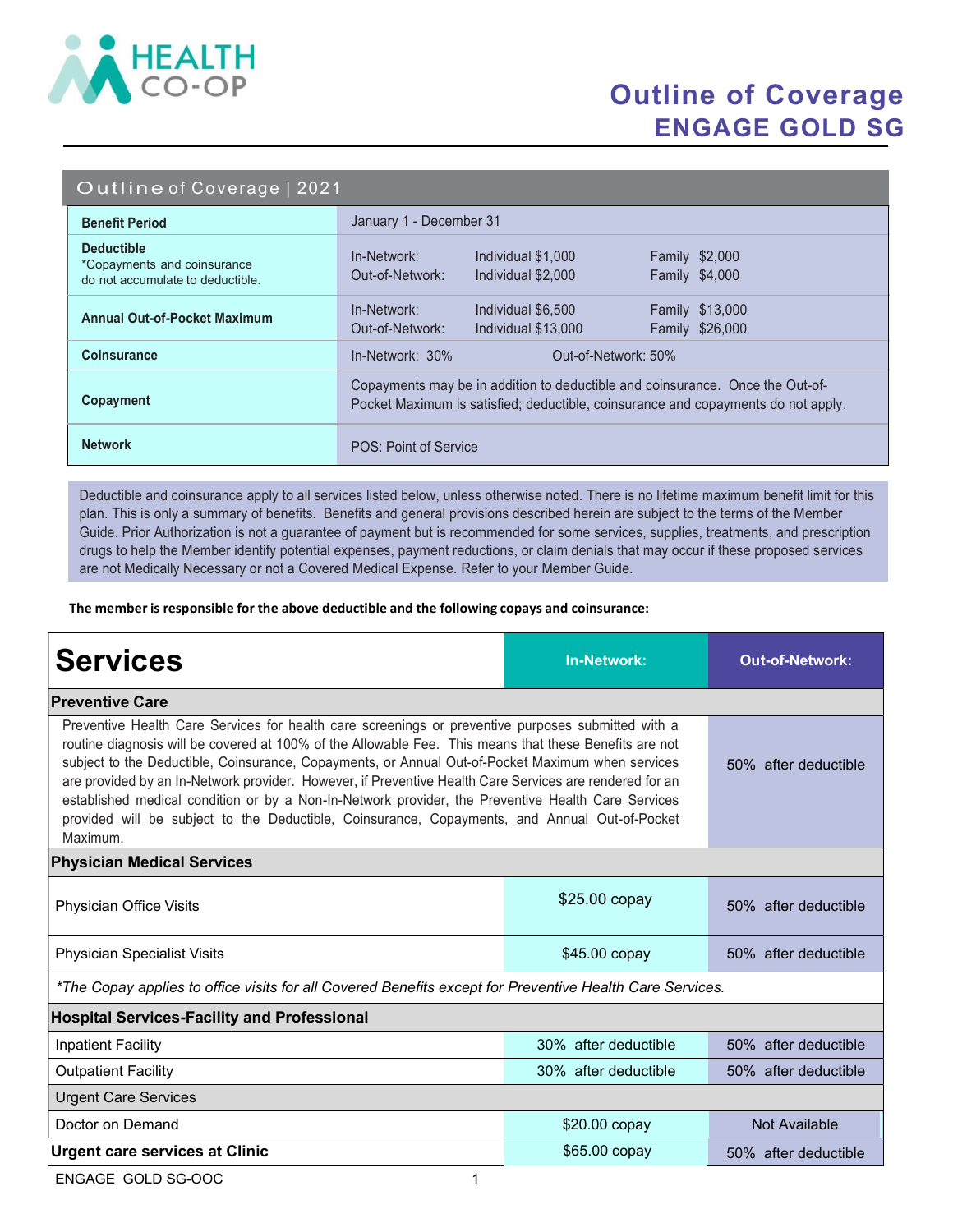| <b>Services</b>                                                                                                                                                                                                                 | <b>In-Network:</b>                                                            | <b>Out-of-Network:</b> |  |  |
|---------------------------------------------------------------------------------------------------------------------------------------------------------------------------------------------------------------------------------|-------------------------------------------------------------------------------|------------------------|--|--|
| <b>Emergency Room Services</b>                                                                                                                                                                                                  |                                                                               |                        |  |  |
| Emergency room visits                                                                                                                                                                                                           | 40% after deductible                                                          | 40% after deductible   |  |  |
| <b>Prescription Drugs Benefit</b>                                                                                                                                                                                               |                                                                               |                        |  |  |
| <b>Retail Pharmacy Benefit (30-day supply)</b>                                                                                                                                                                                  |                                                                               |                        |  |  |
| Preferred Generic Drugs (Tier 1)                                                                                                                                                                                                | $$5.00$ copay                                                                 | 50% after deductible   |  |  |
| Non-Preferred Generic & Preferred Brand Drugs (Tier 2)                                                                                                                                                                          | \$50.00 copay                                                                 | 50% after deductible   |  |  |
| Non-Preferred Brand Drugs (Tier 3)                                                                                                                                                                                              | 30% after deductible                                                          | 50% after deductible   |  |  |
| Specialty Drugs (Tier 4)                                                                                                                                                                                                        | 35% after deductible                                                          | 50% after deductible   |  |  |
| If you choose a higher Tier drug when a lower Tier drug is available, you must pay an ancillary charge in addition to the<br>deductible and/or coinsurance, as applicable.                                                      |                                                                               |                        |  |  |
| Mail Order Maintenance (90-day supply)                                                                                                                                                                                          |                                                                               |                        |  |  |
| Preferred Generic Drugs (Tier 1)                                                                                                                                                                                                | \$10.00 copay                                                                 | 50% after deductible   |  |  |
| Non-Preferred Generic & Preferred Brand Drugs (Tier 2)                                                                                                                                                                          | \$100.00 copay                                                                | 50% after deductible   |  |  |
| Non-Preferred Brand Drugs (Tier 3)                                                                                                                                                                                              | 30% after deductible                                                          | 50% after deductible   |  |  |
| Specialty Drugs (Tier 4)<br>(31 Day Supply Only)                                                                                                                                                                                | NA after deductible                                                           | Not Available          |  |  |
| If you choose a higher Tier drug when a lower Tier drug is available, you must pay an ancillary charge in addition to the<br>deductible and/or coinsurance, as applicable.<br><b>Mental Health/Chemical Dependency Services</b> |                                                                               |                        |  |  |
| Inpatient/other Outpatient Facility Services                                                                                                                                                                                    | 30% after deductible                                                          | 50% after deductible   |  |  |
| <b>Office Visit</b>                                                                                                                                                                                                             | \$45.00 copay                                                                 | 50% after deductible   |  |  |
| Other Covered Services (This is not a complete list. Check your policy or plan document for other covered services<br>and your costs for these services.)                                                                       |                                                                               |                        |  |  |
| <b>Centers of Excellence (When approved by MOUNTAIN</b><br><b>HEALTH CO-OP)</b>                                                                                                                                                 | 30%                                                                           | Not available          |  |  |
| Chiropractic Care-Maximum Number of Office Visits per Calendar<br>Year - 20 visits                                                                                                                                              | \$45.00 copay                                                                 | 50% after deductible   |  |  |
| <b>Convalescent Home Services</b><br>Maximum Number of Days per Calendar Year-60 days                                                                                                                                           | 30% after deductible                                                          | 50% after deductible   |  |  |
| Durable Medical Equipment<br>Rental (up to the purchase price), Purchase and Repair and<br>Replacement of Durable Medical Equipment.                                                                                            | 30% after deductible                                                          | 50% after deductible   |  |  |
| <b>Laboratory Services</b>                                                                                                                                                                                                      | 40% after deductible                                                          | 50% after deductible   |  |  |
| <b>Transplant Services</b>                                                                                                                                                                                                      | 30% after deductible                                                          | 50% after deductible   |  |  |
| Dental Exam, Cleaning, Fluoride                                                                                                                                                                                                 | \$100 reimbursement to apply to exam, cleaning and<br>fluoride once per year. |                        |  |  |
| <b>Vision Exam</b>                                                                                                                                                                                                              | \$60 reimbursement to apply to one routine exam per year.                     |                        |  |  |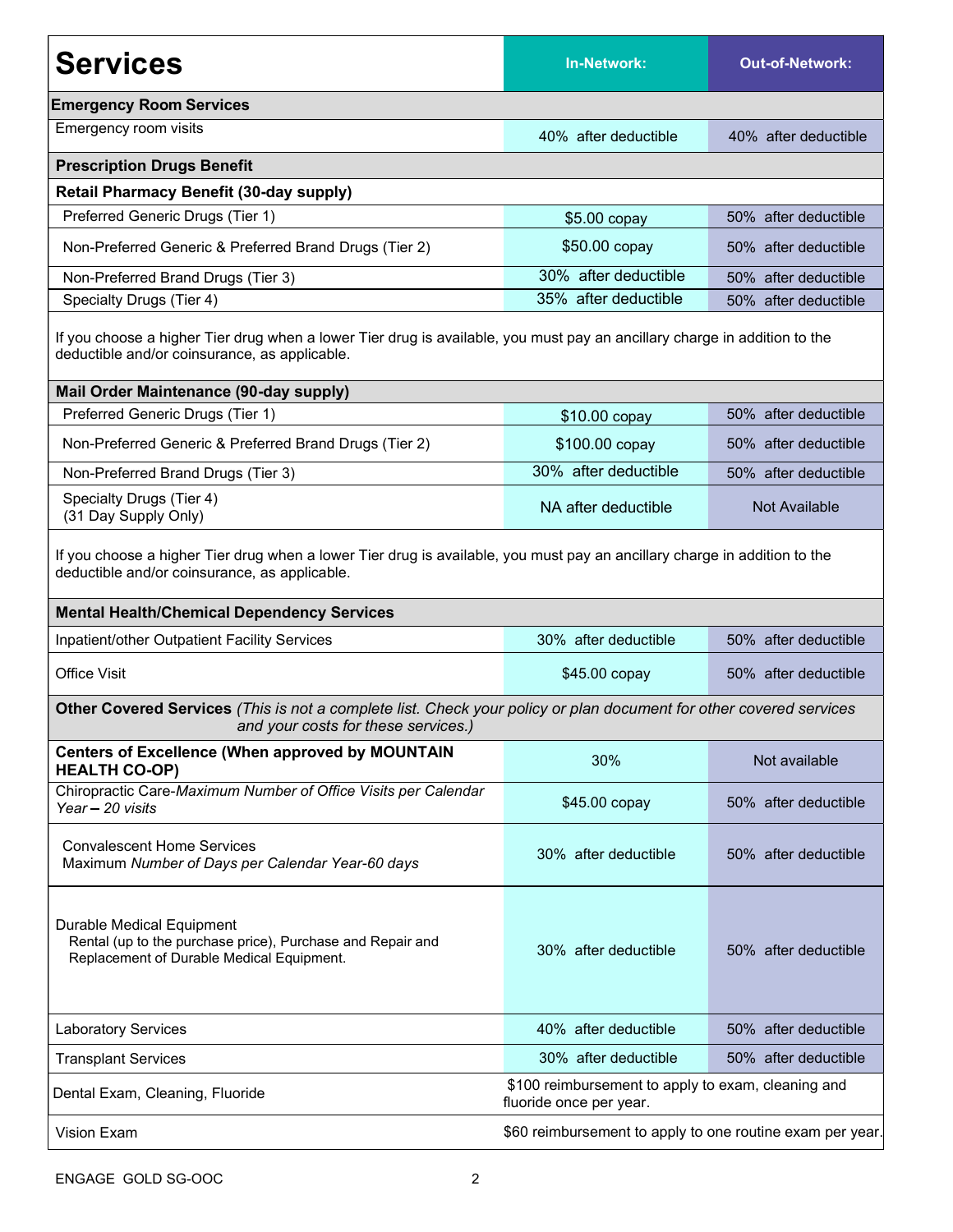This is a brief summary of benefits. Refer to your complete policy document for additional information or a further explanation of benefits, limitations, and exclusions.

# Additional Information

#### What is the annual deductible?

Your plan's deductible is the fixed dollar amount of Covered Medical Expenses that you must incur for certain Covered Benefits before MOUNTAIN HEALTH CO-OPbegins paying benefits for them. The Deductible must be satisfied each Calendar Year by each Covered Person, except as provided under "Family Deductible Limit" provision. The Deductible is shown in the Schedule of Benefits. Only the Allowable Fee for Covered Medical Expenses is applied to the Deductible. The following do not apply towards satisfaction of the Deductible: (1) services, treatments or supplies that are not covered under this Policy; and (2) amounts billed by Out-of-Network Providers, which include the Out-of-Network Provider Differential.

#### What is the annual out-of-pocket maximum?

The Annual Out-of-Pocket Maximum is the maximum amount that the Covered Person must pay every Calendar Year for Covered Medical Expenses incurred for Covered Benefits. The Annual Out-of-Pocket Maximum is shown in the Schedule of Benefits. It applies to all Covered Benefits except the Preventive Health Care Services Benefit.

The Annual Out-of-Pocket Maximum includes the following:

- 1. Calendar Year Deductible;
- 2. Copayments; and
- 3. Coinsurance.

When the Annual Out-of-Pocket Maximum is satisfied in the Calendar Year, we will then pay 100% of Covered Medical Expenses incurred for Covered Benefits for the remainder of that Calendar Year. The Annual Out-of-Pocket Maximum must be satisfied each Calendar Year.

The exception to this is in regard to out-of-network charges. The amount the plan pays for covered services is based on the allowed amount. If an out-of-network provider charges more than the allowed amount, you may have to pay the difference. For example, if an out-of-network hospital charges \$1,500 for an overnight stay and the allowed amount is \$1,000, you may have to pay the \$500 difference which does not apply to the deductible, coinsurance, or Out of Pocket Maximum. (This is called balance billing.)

#### Payments to providers

Payment to providers is based on the prevailing or contracted Mountain Health CO-OP fee allowance for covered services. Although In-Network Providers accept the fee allowance as payment in full, You will pay the most if you use an out-ofnetwork provider, and you might receive a bill from a provider for the difference between the provider's charge and what your plan pays (balance billing). Be aware, your network provider might use an out-of-network provider for some services (such as lab work). Check with your provider before you get services.

### Preauthorization

.

Coverage of certain medical services and surgical procedures requires a benefit determination by Mountain Health CO-OP before the services are performed. This process is called 'preauthorization'. Preauthorization is necessary to determine if certain services and supplies are covered under this plan, and if you meet the plan's eligibility requirements. You'll find the most current preauthorization list in your complete policy document.

#### The Patient's right to know the costs of medical procedures.

The insured, or the insured's agent, may request an estimate of the member's portion of provider charges for any service or course of treatment that exceeds \$500. Mountain Health CO-OP shall make a good faith effort to provide accurate information based on cost estimates and procedure codes obtained by the insured from the insured's health care provider. The estimate may be provided in writing or electronically. It is not a binding contract between Mountain Health CO-OP and the member, and is not a guarantee that the estimated amount will be the charged amount, or that it will include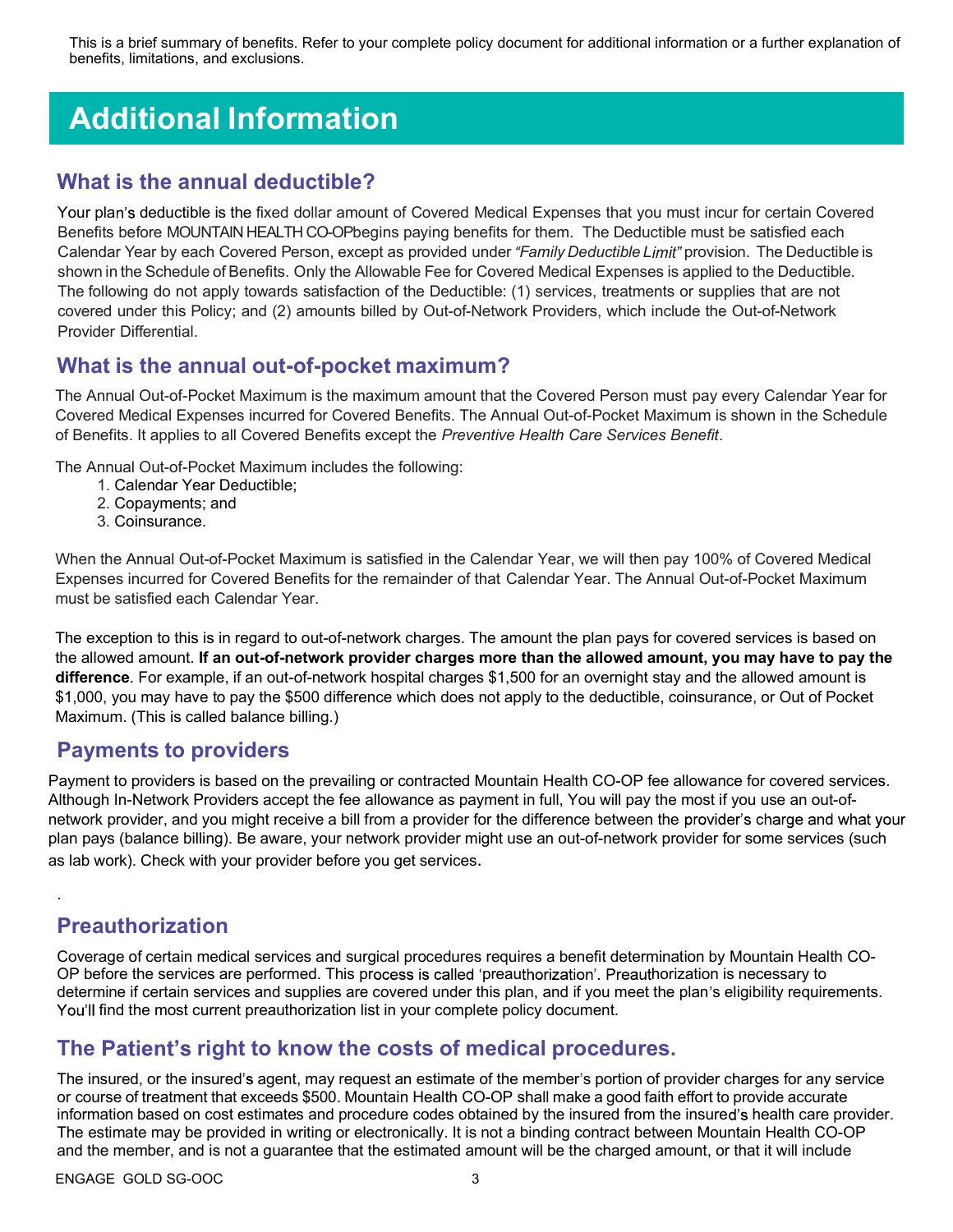## Provider Networks

Organization (PPO) (In-Network) - An innovative health care partnership developed by Mountain Health CO-OP and our Preferred Hospital Providers to offer health care services to Members at lower premiums. This network is composed of hospitals or surgery centers across the state that accept lower payments for each hospital or surgery center service or inpatient stay.

Participating Providers accept the MOUNTAIN HEALTH CO-OP allowable fee, in addition to the deductible, coinsurance and copayment, as payment in full for covered services. These providers will submit claims for you, and Mountain Health CO-OP will pay the participating provider directly. There is no billing to you over your deductible, coinsurance and copayment.

Nonparticipating Provider (Out-of-Network) - Nonparticipating Providers have not contracted with MOUNTAIN HEALTH CO-OP to provide services at negotiated rates, and your out of pocket expenses can be significantly higher. Nonparticipating providers are under no obligation to submit claims for you. You may receive payment for claims received from a nonparticipating provider.

If a Primary Care Provider (PCP), Primary Care Provider Specialist (PCPS), Common Specialty Care Provider (CSCP) or a Less Common Sub-Specialty Care Provider (LCSP) is not located within 60 miles, the member can go outside of the 60 miles to a network Provider (an authorization may be required.) Mountain Health CO-OP will pay as participating and the member may be balanced billed. If the member sees a provider outside of that 60 miles and the provider is not in network the benefits will go towards the out-of-network deductible and out-of-pocket maximum.

Out-of-network emergency room services to treat an emergency medical condition are reimbursed as if obtained innetwork, if an in-network emergency room cannot be reasonably reached. An emergency medical condition means a medical condition manifesting itself by acute symptoms of sufficient severity (including severe pain) so that a prudent layperson, who possesses an average knowledge of health and medicine, could reasonably expect the absence of immediate medical attention to result in a condition that places the health of the individual in serious jeopardy, would result in serious impairment to bodily functions, or serious dysfunction of any bodily organ or part; or with respect to a pregnant woman having contractions, that there is inadequate time to safely transfer the woman to another hospital for delivery or that a transfer may pose a threat to the health or safety of the woman or the fetus.

Finding Participating Providers–To locate Participating Providers and PPO hospitals and surgery centers in Montana check our on-line provider directory at www.Mountain Health CO-OP.coop/provider-finder/ or contact Customer Service at 1-855-447-2900. Be sure to have your health plan identification number available when you call.